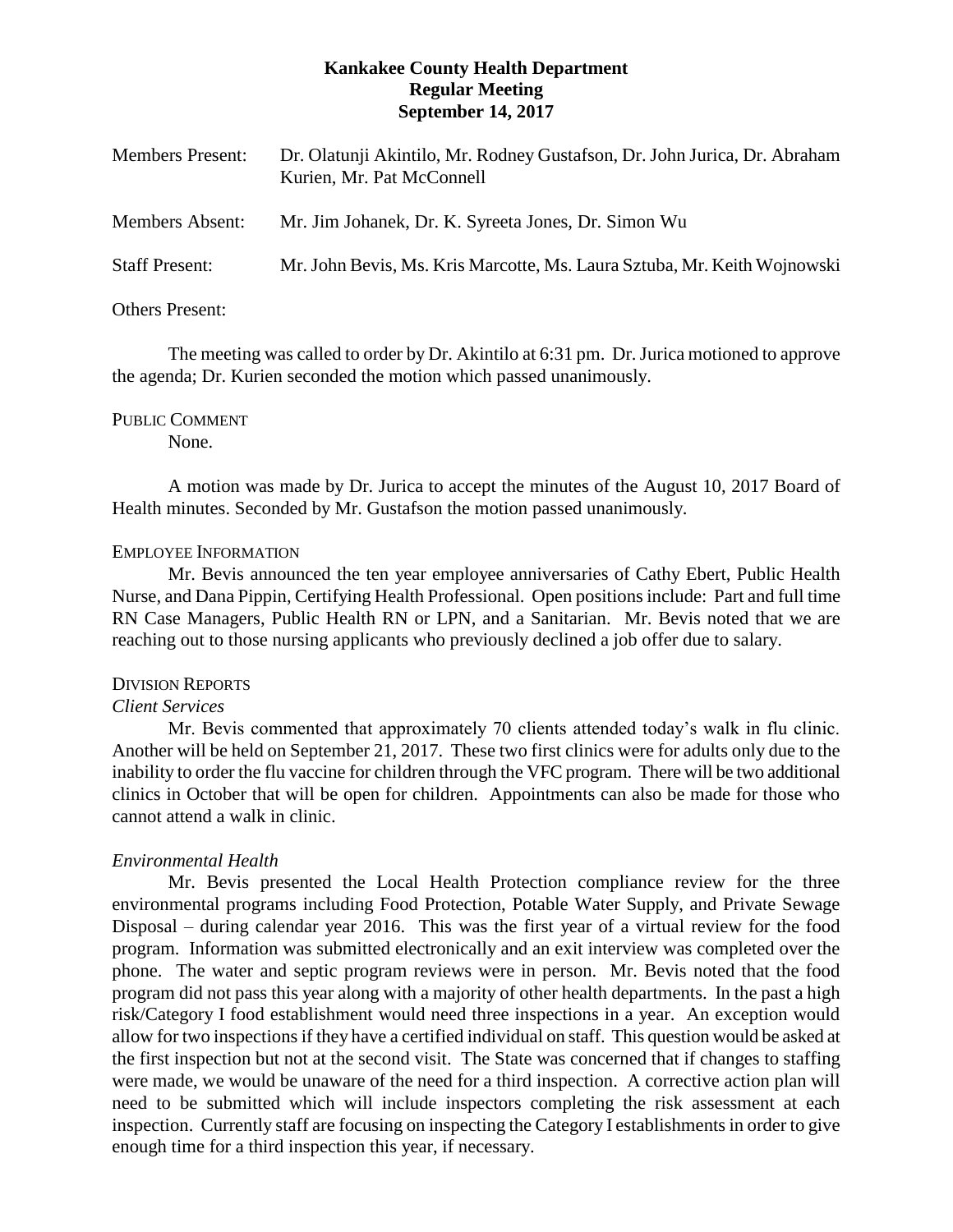Mr. Wojnowski reported that a Bradley man in his 70's is the second human case of West Nile in the county. Birds and mosquitoes will continue to be collected and tested until the first hard frost or October 15 fulfilling the grant requirement. There has been a higher than normal amount of positive mosquito batches this year.

#### *Health Promotion/Community Outreach and Planning*

Ms. Sztuba reminded the Board of the upcoming Local Public Health Systems Assessment which will be held September 29, 2017. Ms. Sztuba and our Health Promotion Coordinator, Lindsay Wilson will be involved in the Student Shuffle for St. Anne school district tomorrow. They held a fundraiser where students could walk/run around the track during their PE time. Ms. Wilson will be showcasing this event as a "best practice" among other CDASH grant recipients.

Ms. Sztuba noted that the Teen Conference wasn't held last year but the community expressed a lot of interest in having another one. A meeting will be held October 2, 2017 and open to those who have helped in the past, in addition to past students who have attended to discuss ideas for a future event.

An Opioid Epidemic Forum will be held on September 25 at 6:00pm at Olivet Nazarene University. Providing education to the public is one of the deliverables of the recently obtained opioid grant. There will be a panel of 6-7 speakers discussing the current problem including Riverside Healthcare, KCHD, and the County Coroner.

#### ADMINISTRATIVE REPORTS

#### *Financial Status*

Mr. Bevis submitted the August 2017 financial report for approval. At the end of August, 75% of the year, we have received 75.08% of the revenue and allocated 74.97% of the expenses. Mr. Bevis noted that approximately  $\sim $167,000$  is still outstanding from several grants and we recently received ~\$120,000 from the second installment of property tax monies. Dr. Jurica motioned to approve the financial report. Seconded by Mr. McConnell, the motion passed unanimously.

The 2016 Fiscal Audit was presented for approval. There were no difficulties, disagreements, or findings that were issued in the general audit. However, there was a mention under the second report noting that some records within the WIC program were not complete. Mr. Bevis noted that this is being addressed and improved with staff training and internal auditing. Dr. Jurica motioned to approve the 2016 Audit. Dr. Kurien seconded the motion which passed unanimously.

#### OLD BUSINESS

Mr. Bevis provided a generator update which has been installed and working. The weekly test ran today without any issues and a smooth transfer of power.

## NEW BUSINESS

Mr. Bevis presented an updated Dress Code policy to the Board for approval. Dr. Jurica made a motion to approve the new policy. Mr. McConnell seconded the motion. The Board reviewed and discussed the presented changes. There was a general concern of the Board regarding visible tattoos and piercings as well as the language pertaining to it in the policy. The motion was denied unanimously by the Board and tabled at this time. They would like to receive a copy of the current policy for comparison with the proposed policy. In addition, it was asked to have the State's Attorney review the policy and have their support before moving forward with any changes.

EXECUTIVE SESSION None.